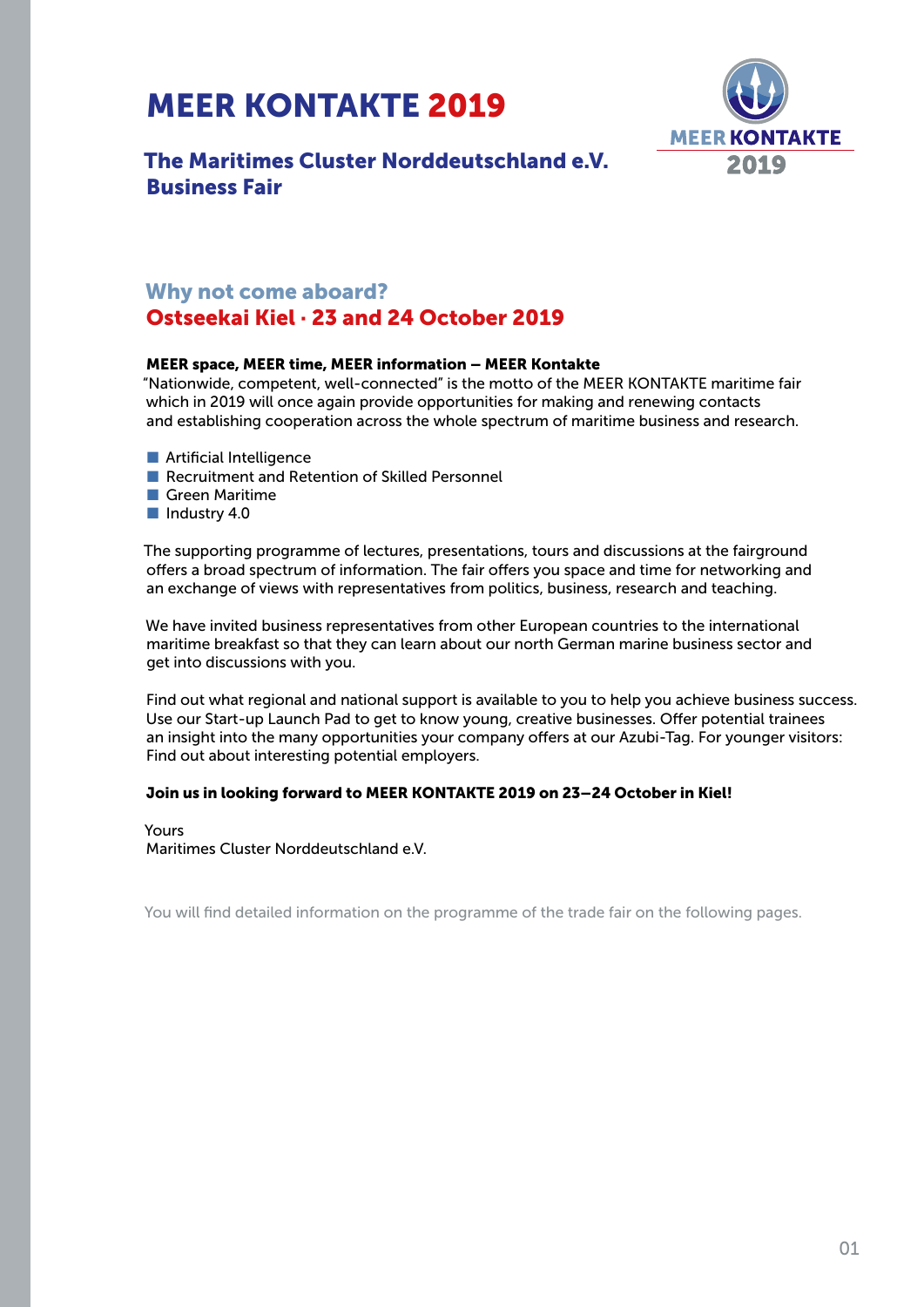# MEER KONTAKTE 2019 programme



# Day one: 23 October 2019 | 09:00–18:00\*

#### ■ from 9:00

Azubi Fair for trainees Live job market and MCN trainee networking session

StartUp Launch Pad Live networking between companies and start-ups

# ■ 11:00–12:00

## Opening panel discussion

#### "Future seas – business and marine protection"

Six high-level speakers from politics, research and business will discuss the opportunities and limits of tomorrow's central maritime issues:

• How can maritime innovations contribute to marine protection? Or how can environmental protection become a driver of maritime innovation?

## ■ 13:30–15:00

#### Opening of fair

Official opening at 14:00 by Dr Bernd Buchholz, Minister for Business, Transport, Employment, Technology and Tourism in Schleswig-Holstein, followed by tour of companies accompanied by media.

#### ■ 15:15–16:00

Keynote speeches followed by panel discussion on the focus topic "Recruitment and Retention of Skilled Personnel"

#### • Keynote speech 1:

"Perspectives for the marine industry" Speaker: Claus Brandt, Managing Partner/Head of Maritime Competence Centre, PricewaterhouseCoopers

# • Keynote speech 2:

"Trainees are changing" Speaker: Capt. Ralph Jensen and Holger Garbelmann, Schleswig-Holstein Nautical College

# Panel members:

- Thomas Lehmann, Innovation Manager, Raytheon-Anschütz
- Christopher Schwarz, Director Organisation & Information Technology, PTS Group AG
- Claus Brandt, Managing Partner/Head of Maritime Competence Centre, PricewaterhouseCoopers
- Capt. Ralph Jensen, Holger Garbelmann, Schleswig-Holstein Nautical College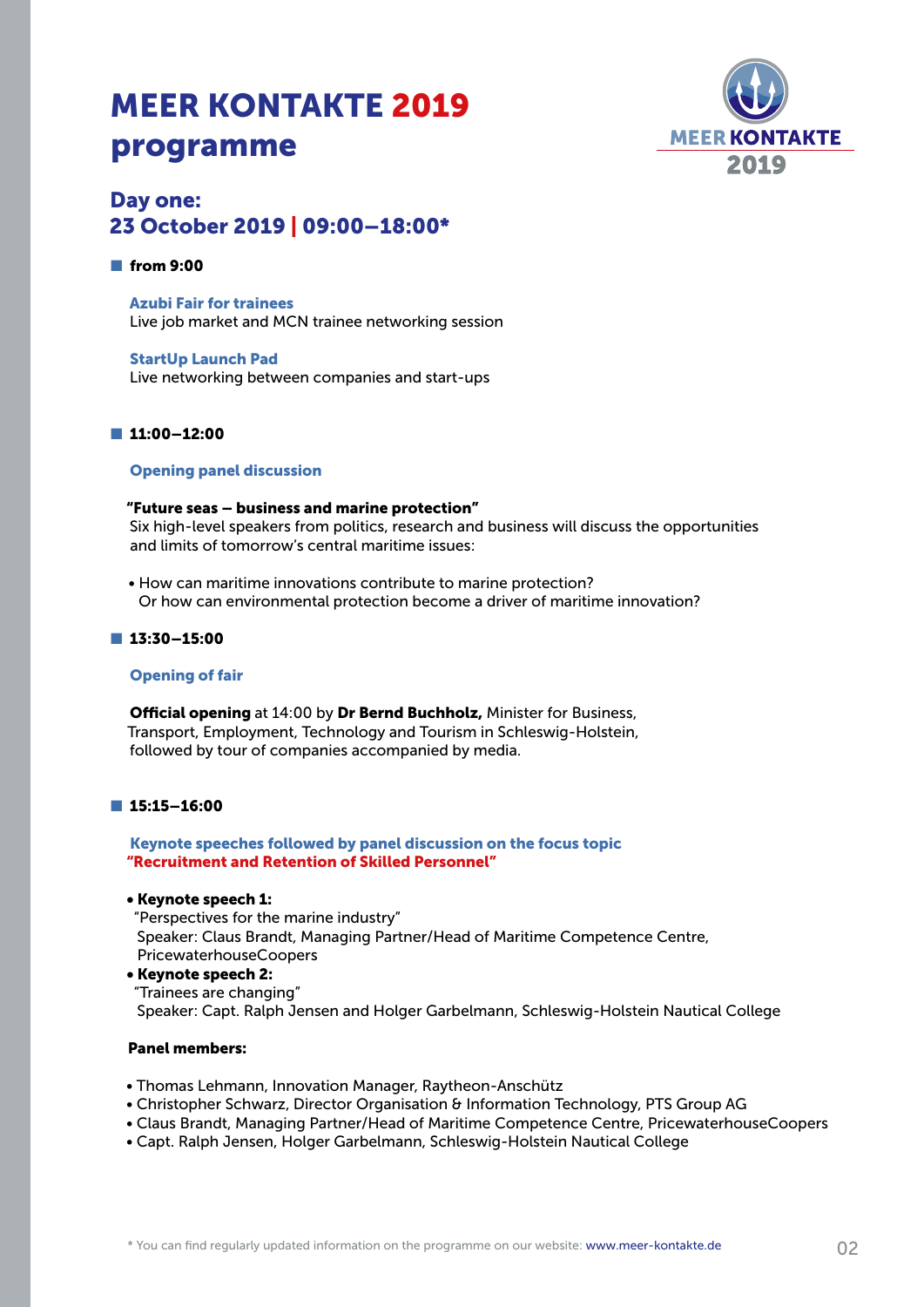

## ■ 16:30-17:15

## Keynote speeches followed by panel discussion on the focus topic "GREEN Maritime – the Future of Ship Operation"

## • Keynote speech 1:

"TEN-T and CEF: New integrated funding strategies for maritime infrastructure" Speaker: Dr Helmut Morsi, Directorate-General for Mobility and Transport (DG MOVE), Advisor to the Director, Coordinator for Innovation at the European Commission/Brussels

#### • Keynote speech 2:

"Implementing an eFerry as regards operational profile and charging infrastructure" Speakers: John Wind, Senior Sales Manager, Danfoss Editron; Markus Plaßmann, Manager Electric Drive Solutions, Danfoss Editron

#### Panel members:

- Marko Möller, Manager of Special Projects, Scandlines Deutschland
- Dennis Lühr, Customer Service Sales Manager, SAACKE GmbH
- Dr Helmut Morsi, Directorate-General for Mobility and Transport (DG MOVE), Advisor to the Director, Coordinator for Innovation at the European Commission/Brussels
- John Wind, Senior Sales Manager, Danfoss Editron
- Markus Plaßmann, Manager Electric Drive Solutions, Danfoss Editron

# ■ 18:00–21:00

#### Evening get-togethers

- MCN Network event Exclusively for MCN members
- "Submaris insights into the maritime depths" Documentaries and films about the oceans
- International Maritime Get-together Joint dinner for international guests at an outside location

The programme for day two of the fair (24 October) can be found overleaf.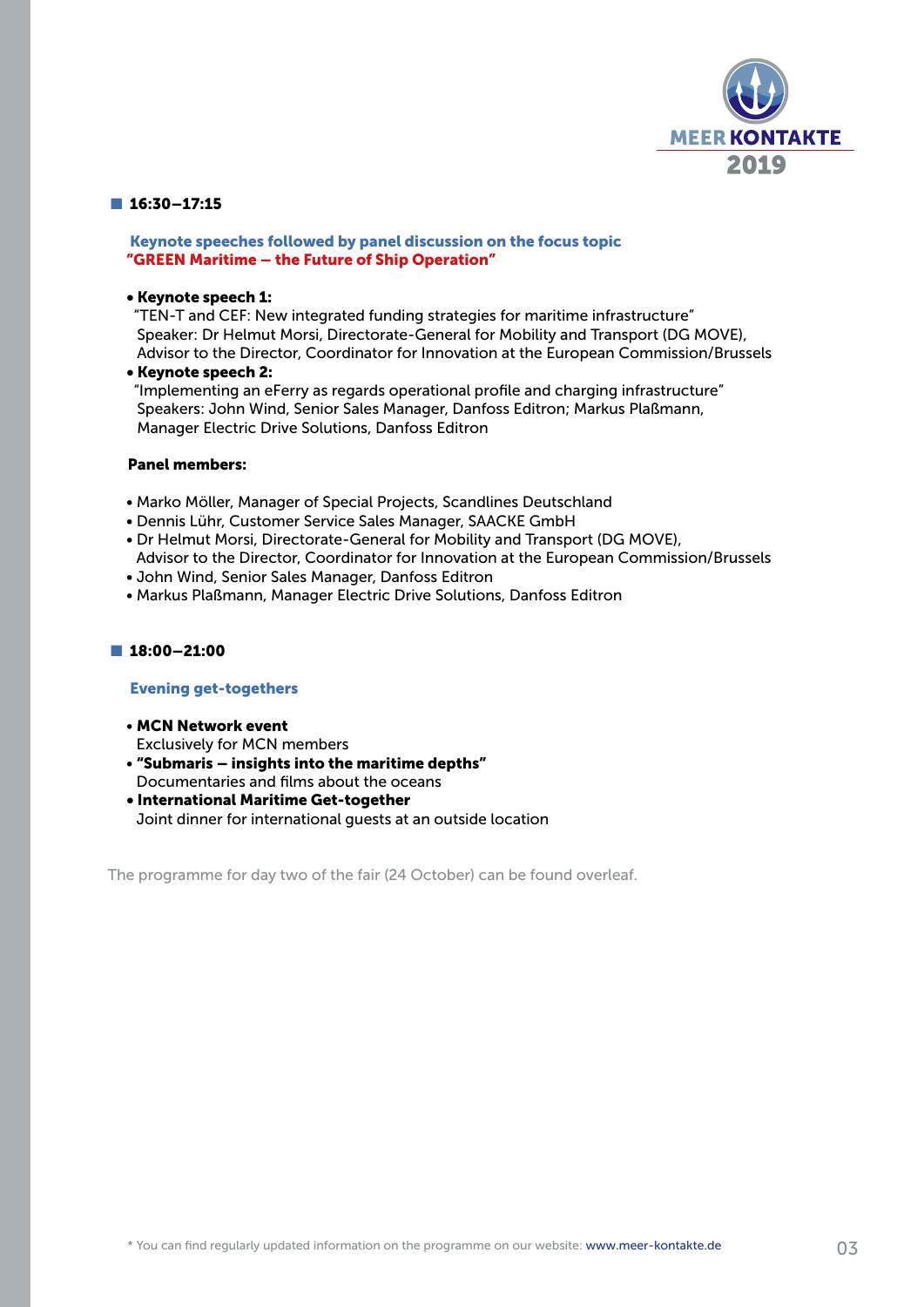

# Day two: 24 October 2019 | 9:00–15:00\*

## ■ 9:30-10:30

#### International maritime breakfast

Networking meeting with international marine industry participants over a regional speciality breakfast in separate areas of the fairground:

- Scandinavian Bay
- Baltic Bay
- BeNeLux Bay
- Middle East-Europe Bay

#### ■ 10:30-14:00

B2B@MEER KONTAKTE networking event Register now and complete your networking profile at http://meer-kontakte2019.talkb2b.net/

#### ■ 10:00-11:45 Uhr

#### Keynote speeches followed by panel discussion on the focus topic "Industry 4.0 – Changing Marine Businesses"

#### • Keynote speech 1:

"Restructuring a shipyard to become a leading player in the ferry and offshore segment" Speaker: Christina Ørskov, CEO, Orskov Yard/Denmark

• Keynote speech 2:

"Integrated digital process chains in shipbuilding" Speaker: Tobias Neumann-Overholthaus, Managing Partner, SEACOTEC Digital Solutions

#### Panel members:

- Jan-Willem Storm, Managing Director, Wulf Johannsen KG GmbH & Co.
- Michael Suhr, Technical and Commercial Director, Korean Register of Shipping/Korea
- Christina Ørskov, CEO, Orskov Yard/Denmark
- Tobias Neumann-Overholthaus, Managing Partner, SEACOTEC Digital Solutions